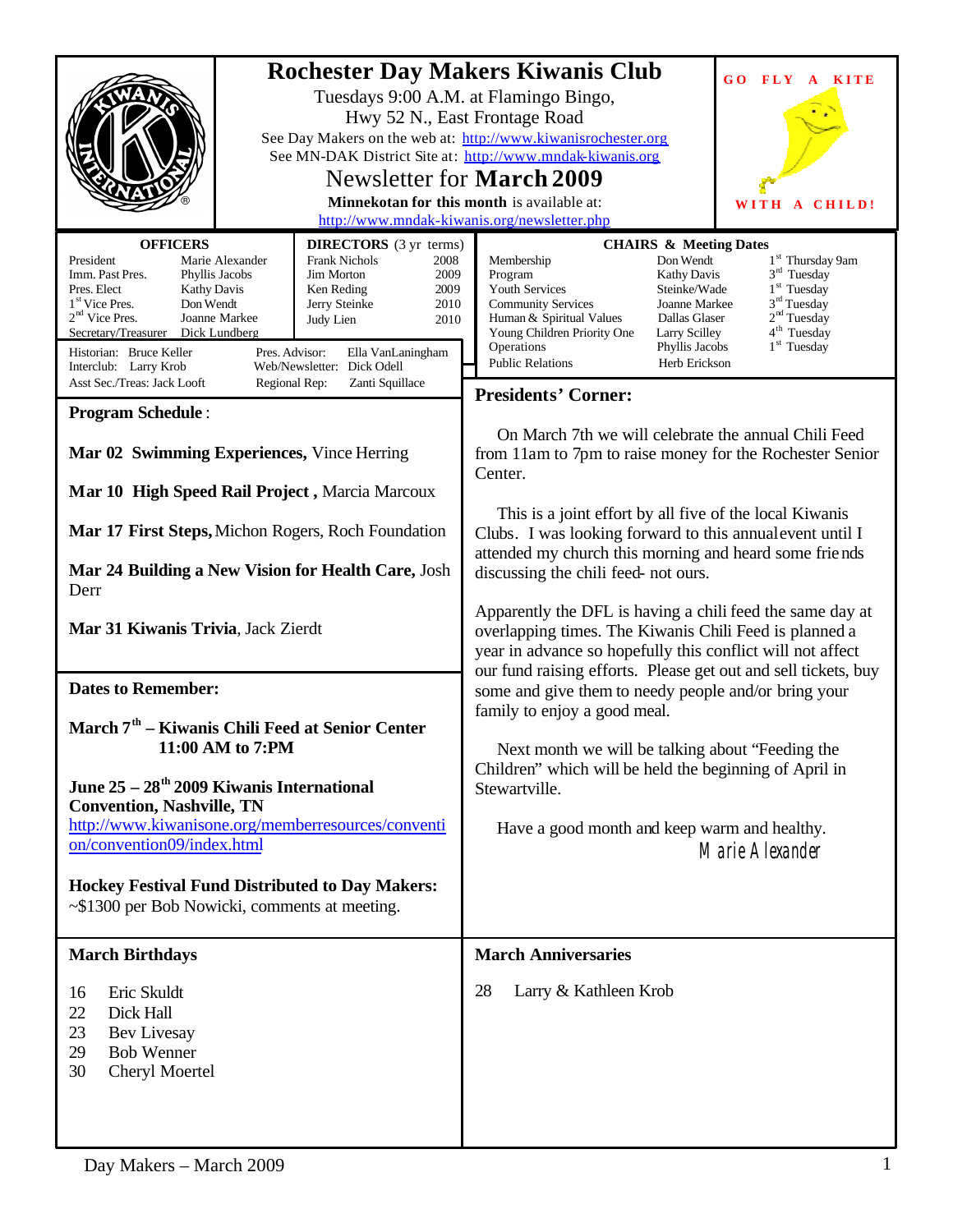| <b>Secretary/Treasurers Report - Feb'08</b>                                                                                                                                                                                                                                                                                                                                                                           | <b>Web Financial Infomation: Financial Problems?</b>                                                                                                                                                            |  |  |  |  |
|-----------------------------------------------------------------------------------------------------------------------------------------------------------------------------------------------------------------------------------------------------------------------------------------------------------------------------------------------------------------------------------------------------------------------|-----------------------------------------------------------------------------------------------------------------------------------------------------------------------------------------------------------------|--|--|--|--|
| <b>Bank Balance 1/31/09:</b><br>\$18,518.29<br><b>Administrative Account:</b><br>\$16,509.07                                                                                                                                                                                                                                                                                                                          | Ten reasons when you know the Market is in trouble.                                                                                                                                                             |  |  |  |  |
| 1,687.96<br>Service Account:<br>\$<br>\$<br>156.60<br>Hockey/YCPO:<br>\$<br>164.66<br><b>Bike Repair:</b>                                                                                                                                                                                                                                                                                                             | The Sunday Times paper costs more than NYT<br>1.<br>(NY Times) stock.<br>\$4.10                                                                                                                                 |  |  |  |  |
|                                                                                                                                                                                                                                                                                                                                                                                                                       | The Citi ATM fee costs more than C (Citigroup)<br>stock.<br>\$1.99                                                                                                                                              |  |  |  |  |
| Day Makers on leave: Marv Anderson, Merlyn Jeche,<br>Ron King, Sara King, Rosalie Rusovick                                                                                                                                                                                                                                                                                                                            | 3.<br>The paper that a mortgage is written on costs<br>more than FRE (Freddie Mac) stock.<br>\$0.53                                                                                                             |  |  |  |  |
| January Service Hour Statistics: 876 hours by 44<br>members, 54% Participation.                                                                                                                                                                                                                                                                                                                                       | A subscription to Sirius Satellite radio would cost<br>4.<br>more than <b>SIRI</b> stock.<br>\$0.13                                                                                                             |  |  |  |  |
| Other board meeting and committee meeting reports are<br>deferred to next month.                                                                                                                                                                                                                                                                                                                                      | 5. A gallon of gas costs more than F (Ford) stock<br>\$1.55.<br>One ride costs more than SIX (Six Flags) stock<br>6.<br>\$0.26.<br>A bottle of soda costs more than JSDA (Jones<br>7.<br>Soda) stock.<br>\$0.59 |  |  |  |  |
| The Florida lifestyle was calling me last month. I will<br>resume my Minnesota work ethic this month.                                                                                                                                                                                                                                                                                                                 |                                                                                                                                                                                                                 |  |  |  |  |
| Richard Lundberg, Secy/Treasurer                                                                                                                                                                                                                                                                                                                                                                                      | 8. A 5 minute long distance phone call costs more<br>than VG (Vonage) stock.<br>\$0.36                                                                                                                          |  |  |  |  |
| <b>K-Kids News:</b>                                                                                                                                                                                                                                                                                                                                                                                                   | A 5 stick pack of gum costs more than RAD<br>9.<br>(Rite-Aid) stock.<br>\$0.24                                                                                                                                  |  |  |  |  |
| Riverside Elementary K-Kids have been busy creating<br>gifts for the Ronald McDonald House and for Golden<br>Living Care Center. Valentines with message hearts                                                                                                                                                                                                                                                       | 10. The strawberries in a smoothie cost more than<br><b>JMBA</b> (Jamba Juice).<br>\$0.43                                                                                                                       |  |  |  |  |
| inside were constructed for kids staying at the house<br>while in Rochester. Snowmen were made from 2 liter<br>bottles for table decorations at the care center.                                                                                                                                                                                                                                                      | Web Humor: Gas Stations are so hard to get into                                                                                                                                                                 |  |  |  |  |
| Because of the overwhelming success on the part of the<br>Kiwanis Day Makers in collecting toilet paper cardboard,<br>Sue Thalacker has developed a plethora of projects using<br>the rolls. Snowflakes were made for hanging decoration.<br>Plant growing tubes are going to be made soon and K-<br>Kids are planning on making "rain sticks" using some<br>longer tubes. These all illustrate re-cycling materials. |                                                                                                                                                                                                                 |  |  |  |  |
| Re-cycling was a popular idea from the K-Kids for                                                                                                                                                                                                                                                                                                                                                                     |                                                                                                                                                                                                                 |  |  |  |  |

projects for the year. Jack Stansfield from Olmsted County will speak to the K-Kids on March 17 to help them choose projects for themselves and their families plus some things that might be done for Riverside School. Posters are planned to illustrate re-cycling and energy saving ideas. These activities are leading up to Earth Day on April 22 and the Quarry Hill Earth Day family celebration on April 25.

 News about a flower garden around the welcome sign at Riverside Elementary School will be coming!

Al Strom